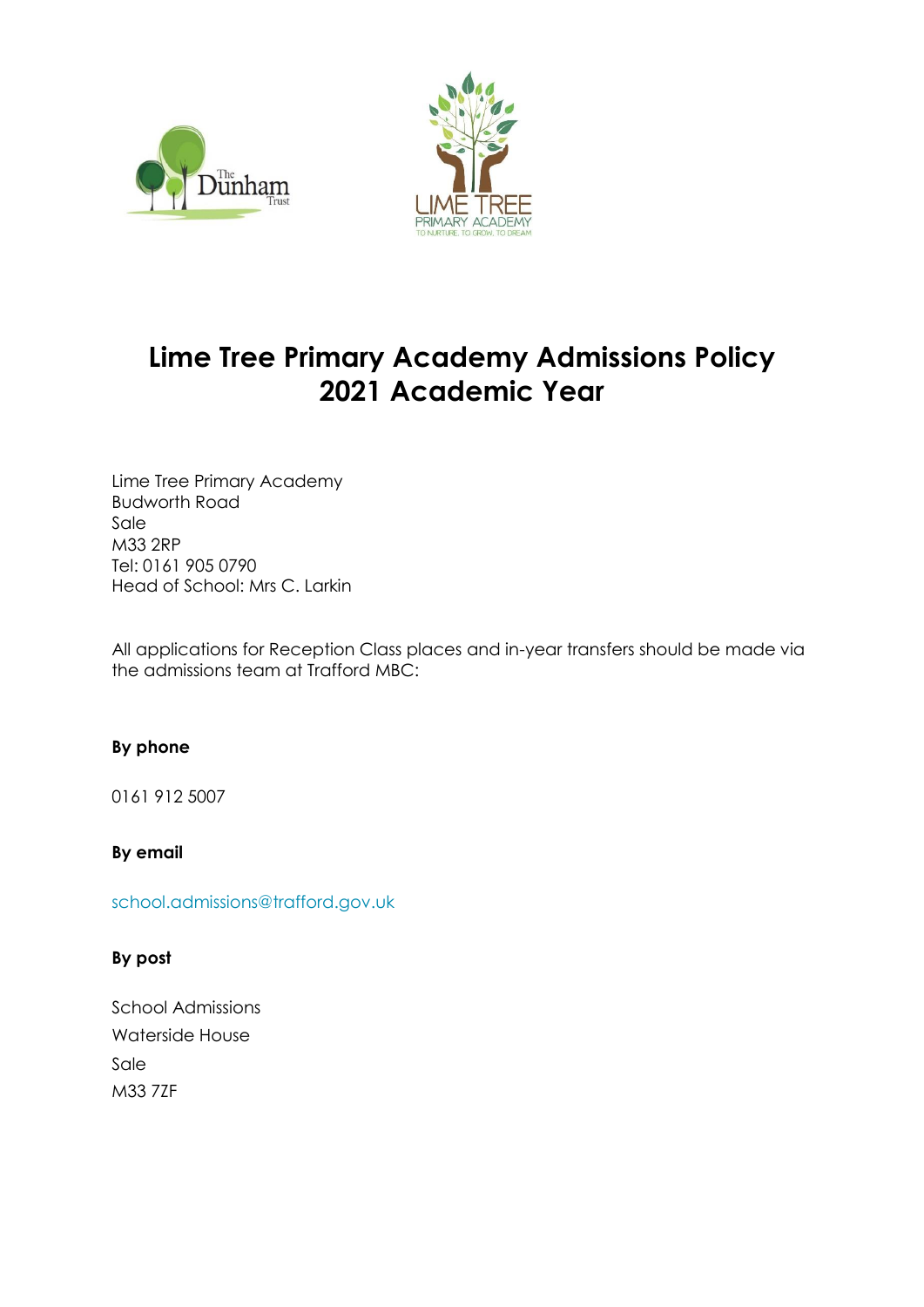# **Aims**

- To comply with the School Admissions Code of Practice.
- To establish and maintain a fair and open admissions policy.
- To work with other schools and the local authority in order to share good practice in order to improve this policy.

# **Responsibility for the policy and procedures**

# **Role of the Local Board**

The Local Board, as the admissions authority, has:

- a duty to consider all applications to this school fairly and openly;
- delegated powers and responsibilities to the Head of School to ensure all school personnel and visitors to the school are aware of and comply with this policy;
- **in place an Admissions Committee;**
- responsibility for ensuring that the school complies with all equalities legislation:
- nominated a designated Equalities governor to ensure that appropriate action will be taken to deal with all prejudice related incidents or incidents which are a breach of this policy;
- **•** responsibility for ensuring funding is in place to support this policy;
- make effective use of relevant research and information to improve this policy;
- responsibility for ensuring this policy and all policies are maintained and updated regularly;
- **EX FE** responsibility for ensuring all policies are made available to parents;
- the responsibility of involving the School Council in the development, approval, implementation and review of this policy;
- **nominated a link governor to visit the school regularly, to liaise with the Head** of School and to report back to the Local Board;
- responsibility for the effective implementation, monitoring and evaluation of this policy

# **Role of the Head of School**

The Head of School in conjunction with the Admissions Committee will:

- ensure that all applications are looked at fairly and openly;
- ensure all school personnel, pupils and parents are aware of and comply with this policy;
- work closely with the link governor and coordinator;
- **provide leadership and vision in respect of equality;**
- **provide guidance, support and training to all staff;**
- **nance in the effectiveness of this policy;**
- annually report to the Local Board on the success and development of this policy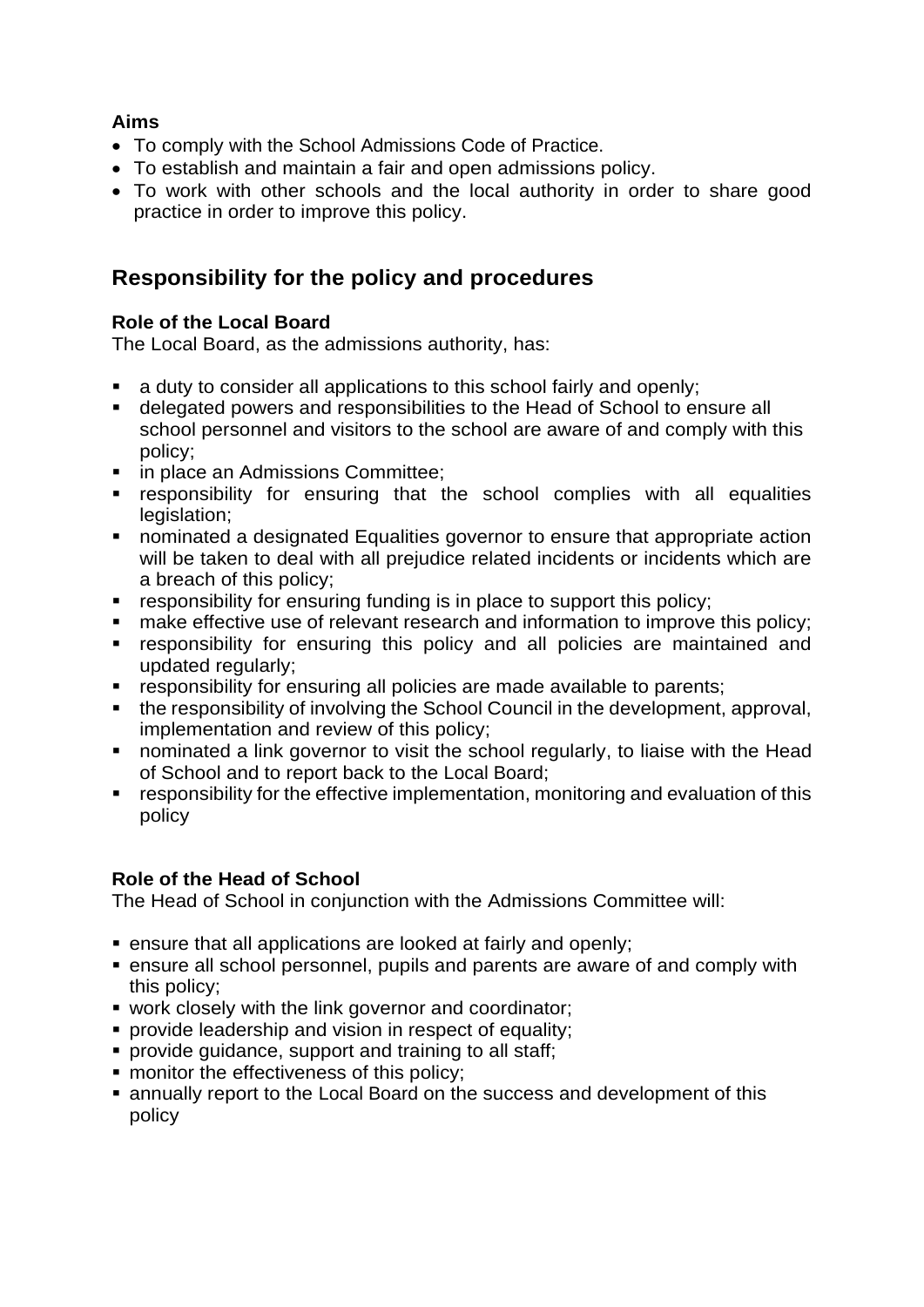### **Role of the Admissions Committee**

The Admissions Committee will:

- **work closely with the Head of School;**
- ensure that this policy and other linked policies are up to date;
- **EXECT:** ensure that everyone connected with the school is aware of this policy;
- make effective use of relevant research and information to improve this policy;
- annually report to the Local Board on the success and development of this policy;
- **in the event of over-subscription administer the following criteria**

A child becomes of compulsory school age when he or she reaches the age of five and, where parents wish a child to attend school, the child must start school in the term following his or her fifth birthday. At Lime Tree Primary Academy all children may commence primary education earlier than the legal admission date through a single intake in September, of children who will become 5 between 1 September and 31 August in the admission year. Applications can be submitted from the beginning of the 2019 autumn term.

On 1st May 2014 Lime Tree Primary School successfully converted to academy status, and subsequently joined The Dunham Trust (a Trafford-based Multi-Academy Trust) on 1st July 2017.

Where the number of applications for Lime Tree Primary Academy exceeds the 60 places available at the School the following over-subscription criteria will apply:

1. A 'looked after child' or a child who was previously looked after but immediately after being looked after became subject to an adoption, residence, or special guardianship order1. A looked after child is a child who is (a) in the care of a local authority, or (b) being provided with accommodation by a local authority in the exercise of their social services functions (see the definition in section 22(1) of the Children Act 1989).

1 An adoption order is an order under section 46 of the Adoption and Children Act 2002. A 'residence order' is as an order settling the arrangements to be made as to the person with whom the child is to live under section 8 of the Children Act 1989. Section 14A of the Children Act 1989 defines a 'special guardianship order' as an order appointing one or more individuals to be a child's special guardian (or special guardians).

2. Children who live in the catchment area of the School who will have a sibling attending the requested primary, infant or partner junior school at the time of the applicant's proposed admission (This includes half/step/adopted/foster brothers or sisters, and any other children, who are living at the same address as part of the same family unit).

3. Children who live in the catchment area of the requested school.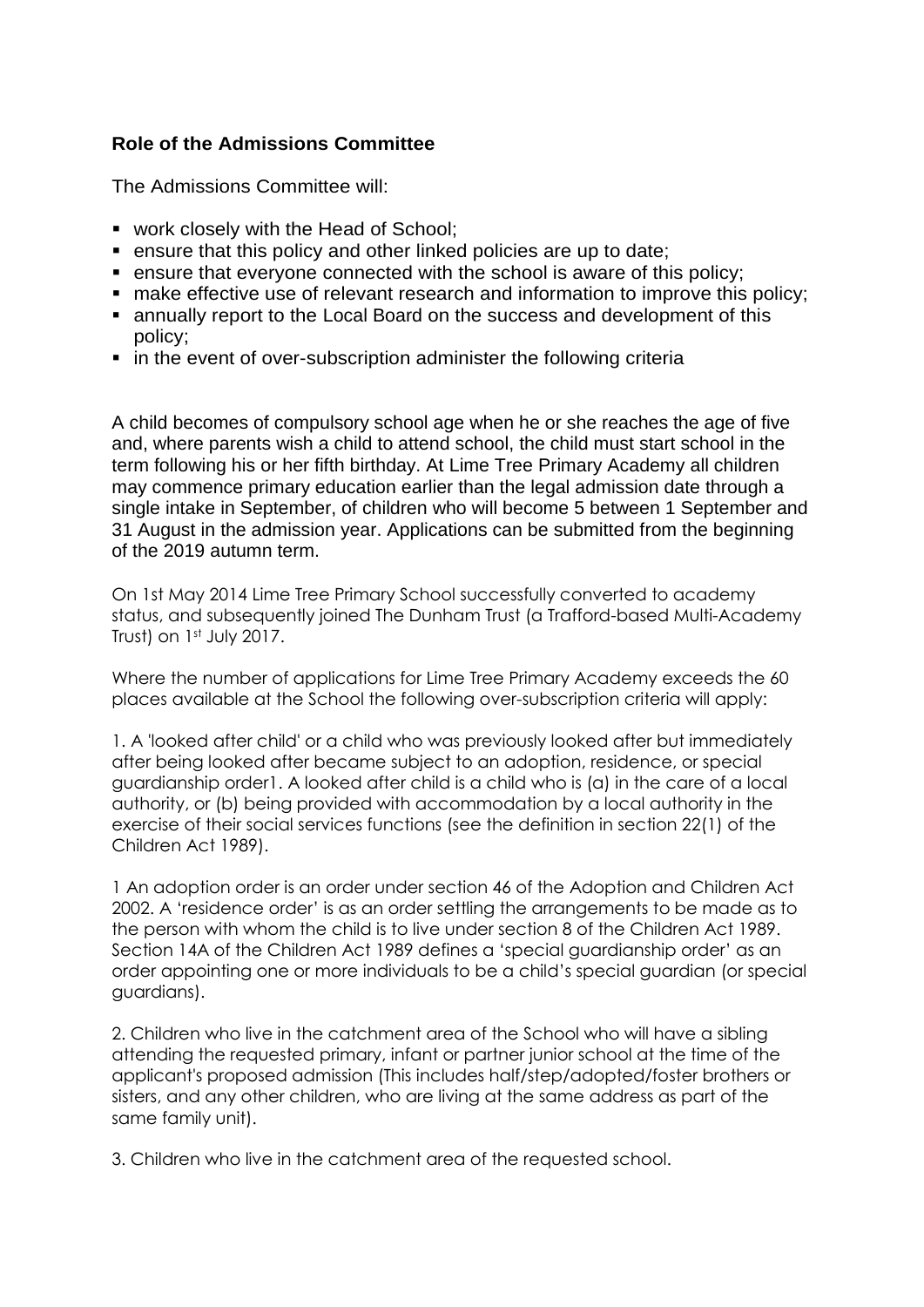4. Children, who live outside the catchment area of the requested school, with a sibling attending the requested primary, infant or partner junior school at the time of the applicant's proposed admission (This includes half/step/adopted/foster brothers or sisters, and any other children, who are living at the same address as part of the same family unit).

5. Children who live nearest to the requested school, calculated in a direct straight line from the child's permanent place of residence to the school, using property coordinates provided through a combination of the Trafford Local Land and Property Gazetteer (BS7666) and Royal Mail Postal Address Information. In the case of a child living in a block of flats, the distance will be measured in the same way.

If there are more applicants than can be accommodated at a school in criteria 1 to 4, places will be offered to those children in each criterion whose place of residence is nearest to the school as defined in criterion 5.

Where two or more applications cannot be otherwise separated the final place will be determined through a random draw conducted and scrutinised by persons independent from the Academy, and from the Children, Families and Wellbeing Directorate.

### **In Year Transfers**

If you move into our catchment area and wishes to transfer your child from another school to Lime Tree Primary Academy outside the normal transfer timetable, this is referred to as an "In Year" transfer.

Trafford's School Admissions Team will be able to advise on the availability of places both at Lime Tree and at other schools that can accommodate your child within the published admission numbers.

#### **APPEALS**

Any parent, whose application for their child to a particular primary school is unsuccessful, has the right to appeal to an Independent Appeals Panel.

**HOW CAN I APPEAL?** If your request for a place at the school of your choice has been turned down, you will be offered an alternative. If, however, you wish to appeal against this decision, you must complete an appeal form and send it to: -

Mrs R M Worsley Appeals Section Democratic & Performance Services, Trafford Council Trafford Town Hall Talbot Road **Stretford** M32 0TH